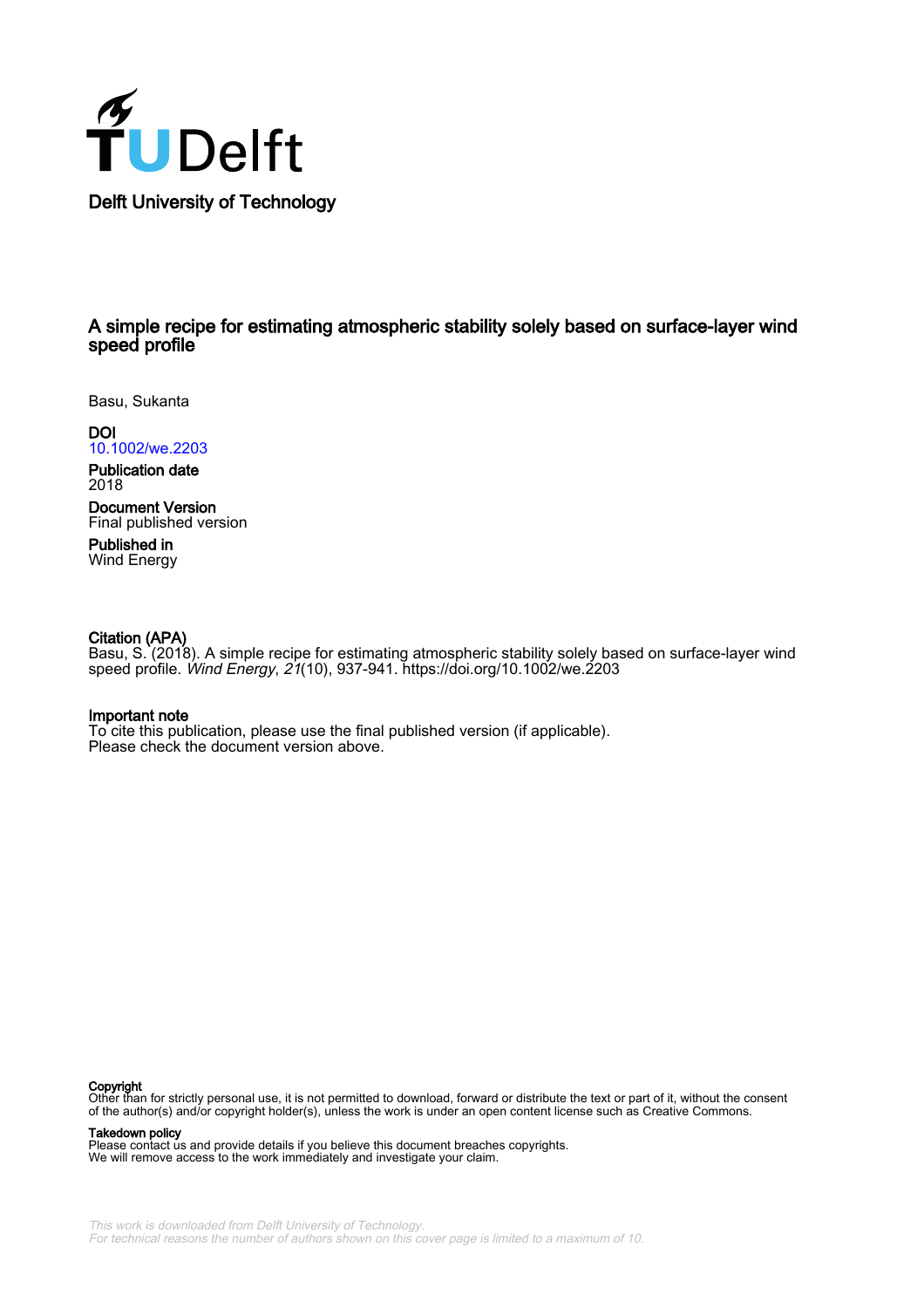DOI: [10.1002/we.2203](https://doi.org/10.1002/we.2203)

# SHORT COMMUNICATION

# **WILEY**

# **A simple recipe for estimating atmospheric stability solely based on surface-layer wind speed profile**

# **Sukanta Bas[u](http://orcid.org/0000-0002-0507-5349)**

Faculty of Civil Engineering and Geosciences, Delft University of Technology, Delft, The Netherlands

#### **Correspondence**

Sukanta Basu, Faculty of Civil Engineering and Geosciences, Delft University of Technology, Stevinweg 1, 2628 CN Delft, The Netherlands. Email: s.basu@tudelft.nl

### **Abstract**

The wind energy community is gradually recognizing the significance of atmospheric stability in both power production and structural loading. However, estimating stability requires temperature gradient data which are not commonly measured by the wind farm developers or operators. To circumvent this problem, we propose a simple approach *á la* Swinbank, to estimate stability from only 3 levels of wind speed measurements. As such, this approach is ideally suited for sodarand lidar-based wind measurements owing to their high vertical resolution in the surface layer.

### **KEYWORDS**

extrapolation, gradient method, Obukhov length, profile method, similarity theory

The Monin-Obukhov similarity theory (MOST)<sup>[1](#page-5-0)</sup> –based surface-layer wind speed profile equation can be written as<sup>[2](#page-5-1)</sup>

<span id="page-1-0"></span>
$$
U(z) = \frac{u_*}{k} \left[ \ln \left( \frac{z}{z_\circ} \right) - \psi_m \left( \frac{z}{L} \right) + \psi_m \left( \frac{z_\circ}{L} \right) \right],\tag{1}
$$

where,  $\psi_m$  is the so-called stability correction term. This equation has 3 unknowns: aerodynamic surface roughness (*z*<sub>◦</sub>), Obukhov length (*L*), and friction velocity (*u*∗). Traditionally, either the so-called gradient or the profile method is used to estimate these unknowns[.2,](#page-5-1)[3](#page-5-2) Once determined, these micro-meteorological variables can be effectively used in conjunction with Equation [1](#page-1-0) (or one of its generalized versions<sup>4</sup>) for the vertical extrapolation of wind speeds up to (or higher than) the turbine hub-heights.<sup>5-[7](#page-5-5)</sup>

To the best of our knowledge, with the exception of a multivariate optimization-based approach by Lo,<sup>8</sup> all the other existing gradient or profile methods<sup>[2,](#page-5-1)[9](#page-5-7)</sup> require temperature data from 2 sensor-heights in addition to wind speed measurements. However, in the wind industry, it is not a common practice to measure temperature or temperature gradients. Thus, accurately estimating atmospheric stability, commonly quantified by *L*, [2,](#page-5-1)[5](#page-5-4) remains a challenging task in wind resource estimation and other wind energy applications.

With the advent of remote sensing-based wind measuring instruments (eg, sodar and lidar), high vertical resolution ( $\Delta z$  on the order of a few meters) wind profiles are now abundantly available. In this short communication, we document a simple way to estimate *L* and other unknowns from Equation [1](#page-1-0) with only 3 levels of wind speed measurements; absolutely no temperature information is needed. We call this method the hybrid-wind (or, H-W) approach. We explain this approach in a step-by-step manner so that it can be easily implemented by engineers and practitioners outside academia.

For 3 wind sensor-heights of  $z_1$ ,  $z_2$ , and  $z_3$ , Equation [1](#page-1-0) can be rewritten as

$$
U(z_1) = \frac{u_*}{k} \left[ \ln \left( \frac{z_1}{z_\circ} \right) - \psi_m \left( \frac{z_1}{L} \right) + \psi_m \left( \frac{z_\circ}{L} \right) \right],\tag{2a}
$$

$$
U(z_2) = \frac{u_*}{k} \left[ \ln \left( \frac{z_2}{z_o} \right) - \psi_m \left( \frac{z_2}{L} \right) + \psi_m \left( \frac{z_o}{L} \right) \right],\tag{2b}
$$

$$
U(z_3) = \frac{u_*}{k} \left[ \ln \left( \frac{z_3}{z_\circ} \right) - \psi_m \left( \frac{z_3}{L} \right) + \psi_m \left( \frac{z_\circ}{L} \right) \right].
$$
 (2c)

From these equations, the vertical wind speed difference (aka increment) terms can be computed as follows:

$$
\Delta U_{21} = U(z_2) - U(z_1) = \frac{u_*}{k} \left[ \ln \left( \frac{z_2}{z_1} \right) - \psi_m \left( \frac{z_2}{L} \right) + \psi_m \left( \frac{z_1}{L} \right) \right],\tag{3a}
$$

This is an open access article under the terms of th[e Creative Commons Attribution](http://creativecommons.org/licenses/by/4.0/) License, which permits use, distribution and reproduction in any medium, provided the original work is properly cited.

© 2018 The Authors Wind Energy Published by John Wiley & Sons Ltd.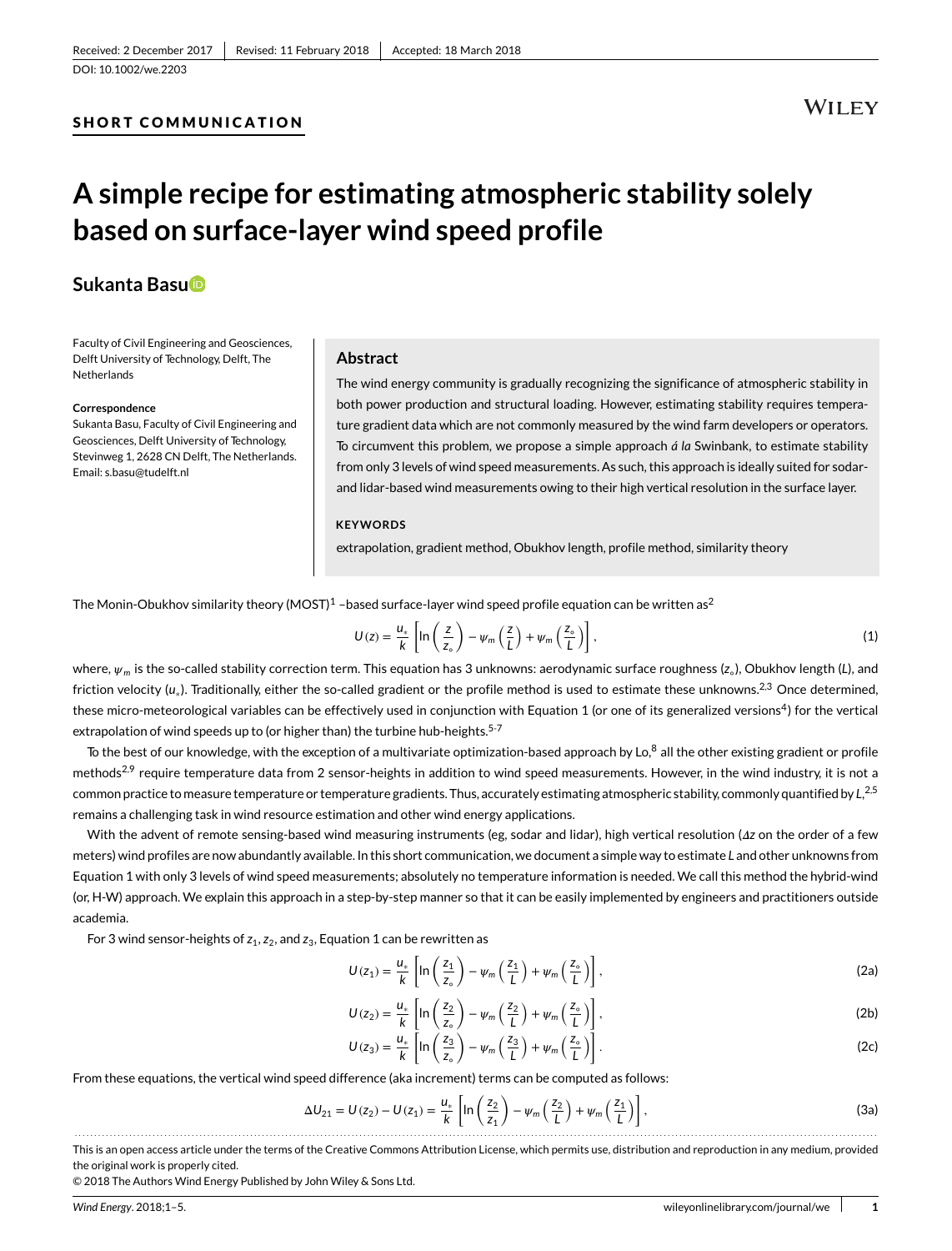$$
\Delta U_{31} = U(z_3) - U(z_1) = \frac{u_*}{k} \left[ \ln \left( \frac{z_3}{z_1} \right) - \psi_m \left( \frac{z_3}{L} \right) + \psi_m \left( \frac{z_1}{L} \right) \right].
$$
 (3b)

Finally, a ratio of these differences can be written as

$$
R = \frac{\Delta U_{31}}{\Delta U_{21}} = \frac{\ln\left(\frac{z_3}{z_1}\right) - \psi_m\left(\frac{z_3}{L}\right) + \psi_m\left(\frac{z_1}{L}\right)}{\ln\left(\frac{z_2}{z_1}\right) - \psi_m\left(\frac{z_2}{L}\right) + \psi_m\left(\frac{z_1}{L}\right)}.
$$
\n(4)

It is needless to point out that*R*is a (nonlinear) function of only *L*. Thus, if*R*varies in amonotonicmanner with respect to*L*, it will be straightforward to estimate *L* from measured *R* values via Equation [4.](#page-1-0)

The behavior of *R* depends entirely on the stability correction term ( $\psi_m$ ). For neutral condition (ie,  $\frac{z}{\iota}=0$ ),  $\psi_m$  equals to zero. In this case, *R* is simply a function of 3 sensor heights:

$$
R_N = \frac{\ln\left(\frac{z_3}{z_1}\right)}{\ln\left(\frac{z_2}{z_1}\right)}.\tag{5}
$$

Assuming  $z_3 > z_2 > z_1$ , it is trivial to show that  $R_N > 1$ . By using well-accepted  $\psi_m$  functions, it is also not difficult to show that *R* is larger (smaller) than *RN* for stable (unstable) conditions.

The most popular  $\psi_m$  functions, attributed to Businger and Dyer,<sup>10-[12](#page-5-10)</sup> are formulated as

$$
\psi_m = 2\ln\left(\frac{1+x}{2}\right) + \ln\left(\frac{1+x^2}{2}\right) - 2\tan^{-1}x + \frac{\pi}{2}; \qquad \text{for } \frac{z}{L} \le 0,
$$
 (6a)

$$
\psi_m = -\frac{5z}{L}; \quad \text{for } \frac{z}{L} \ge 0,
$$
\n<sup>(6b)</sup>

where  $x=\left(1-\frac{16z}{L}\right)^{1/4}$ . The variation of *R* with respect to 1/*L* is portrayed in Figure [1.](#page-2-0) As an illustration, the sensor heights are assumed to be at 5, 10, and 20 m, respectively. For these specific height values,  $R_N = 2$ . Clearly, for unstable conditions (left panel of Figure [1\)](#page-2-0), *R* monotonically decreases with increasing instability. In contrast, for stable conditions (right panel of Figure [1\)](#page-2-0), *R* shows a monotonically increasing trend with increase in stability.

Given the monotonic behavior of *R* with respect to 1∕*L*, as depicted in Figure [1,](#page-2-0) one can easily estimate *L* given any measured value of *R*. In this regard, any suitable root finding algorithm (eg, the Levenberg-Marquardt approach) can be used in conjunction with Equation [4.](#page-1-0) In a nutshell, the proposed H-W approach for stability estimation can be summarized in 3 steps:

- 1. Compute *R* based on measured  $U(z_1)$ ,  $U(z_2)$ , and  $U(z_3)$ .
- 2. Given  $z_1$ ,  $z_2$ , and  $z_3$ , calculate the value of  $R_N$  using Equation [5.](#page-1-0)
- 3. If  $R < R_N$ , then use Equation [4](#page-1-0) in conjunction with Equation [6a](#page-1-0) to estimate L. Conversely, if  $R > R_N$ , then make use of Equation [6b](#page-1-0) instead of Equation [6a.](#page-1-0)

Once Obukhov length (*L*) is estimated, one can estimate the friction velocity (*u*∗) from Equations [3a](#page-1-0) and [3b.](#page-1-0) Since there are 2 equations and only one unknown, the conventional linear regression approach with ordinary least squares could be used. Now, *L* is defined as

$$
L = -\frac{\Theta_{\circ}u_{*}^{3}}{kg(\overline{w}\overline{\theta})},\tag{7}
$$

where  $\overline{w\theta}$  is the surface sensible heat flux. The von Kármán constant is denoted by  $k (= 0.4)$ ; *g* is the well-known gravitational constant and  $\Theta_{\circ}$  is a reference temperature (often assumed to be equal to 300 K). After estimating *L* and *u*<sub>∗</sub>, Equation [7](#page-1-0) can be inverted to estimate  $\overline{w\theta}$ . In other words, both the turbulent momentum and sensible heat fluxes can be (indirectly) estimated using the H-W approach.



<span id="page-2-0"></span>FIGURE 1 Variation of *R* with respect to inverse Obukhov length (1∕*L*). The left and right panels represent unstable and stable conditions, respectively. The  $\psi_m$  formulations by Businger and Dyer (ie, Equations [6a](#page-1-0) and [6b\)](#page-1-0) are used here. In these illustrations,  $z_1$ ,  $z_2$ ,  $z_3$  are assumed to be equal to 5, 10, and 20 m, respectively. For near-neutral condition  $(1/L \rightarrow 0)$ , *R* asymptotically approaches 2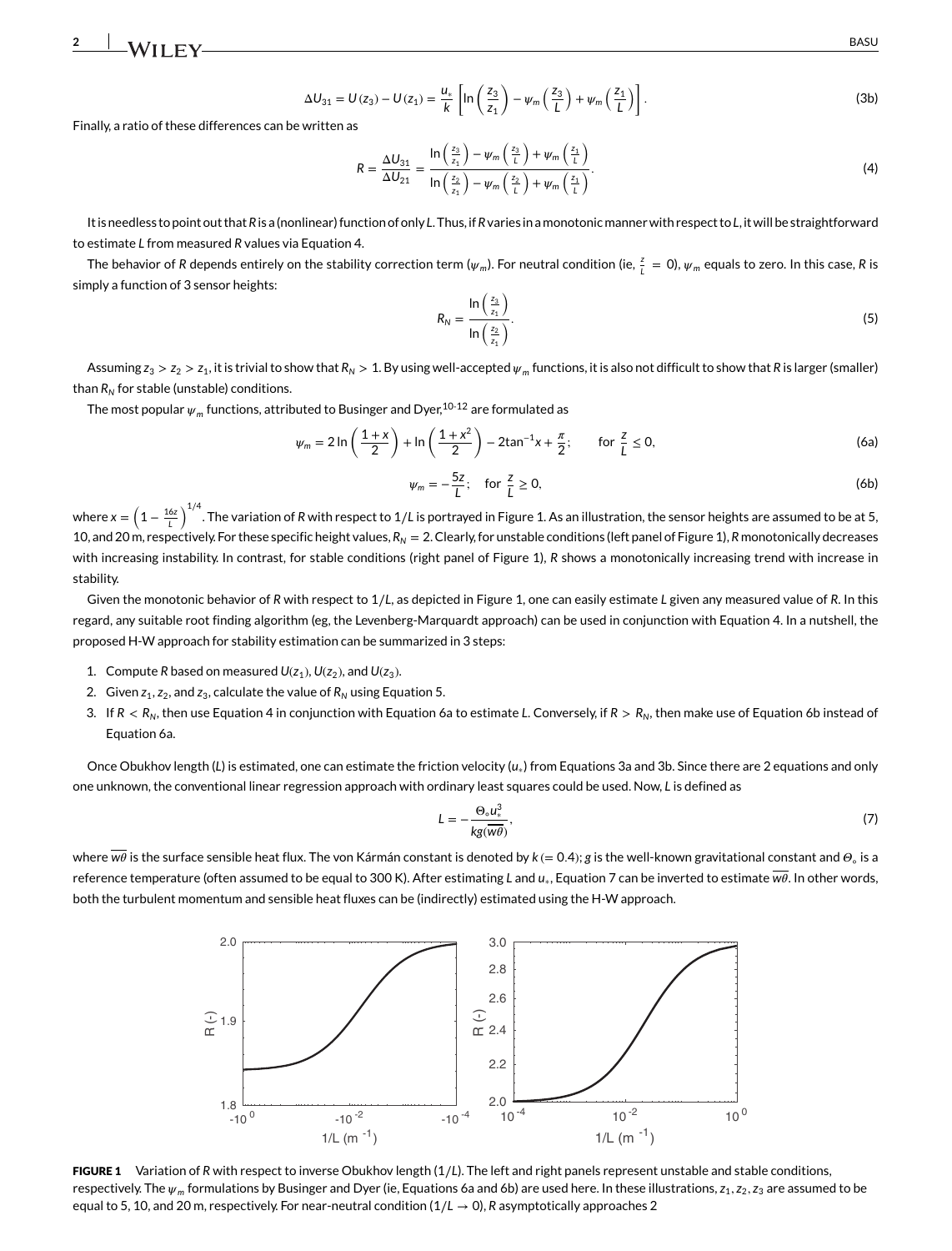

<span id="page-3-0"></span>FIGURE 2 Variation of *R* with respect to inverse Obukhov length (1∕*L*). The left and right panels represent *<sup>m</sup>* formulations by Beljaars and Holtslag<sup>13</sup> (Equation [10\)](#page-1-0) and Cheng and Brutsaert<sup>[14](#page-5-12)</sup> (Equation [11\)](#page-1-0), respectively. In these illustrations,  $z_1$ ,  $z_2$ ,  $z_3$  are assumed to be equal to 5, 10, and 20 m, respectively [Colour figure can be viewed at [wileyonlinelibrary.com\]](http://wileyonlinelibrary.com)

We would like to note that the H-W approach can be further simplified if one has access to reliable aerodynamic roughness value (*z*◦). Under this circumstance, only 2 levels of wind speed data will be required as by definition *U*(*z*◦) = 0. Thence, Equations [4](#page-1-0) and [5](#page-1-0) become, respectively,

$$
R_* = \frac{U_3}{U_2} = \frac{\ln\left(\frac{z_3}{z_c}\right) - \psi_m\left(\frac{z_3}{L}\right) + \psi_m\left(\frac{z_c}{L}\right)}{\ln\left(\frac{z_2}{z_c}\right) - \psi_m\left(\frac{z_2}{L}\right) + \psi_m\left(\frac{z_c}{L}\right)},\tag{8}
$$

$$
R_{*N} = \frac{\ln\left(\frac{z_3}{z_s}\right)}{\ln\left(\frac{z_2}{z_s}\right)}.
$$
\n(9)

The rest of the procedure remains the same as elaborated before.

Before demonstrating the capabilities of the H-W approach, some potential pitfalls regarding its usage should be mentioned. First, MOST<sup>[1](#page-5-0)</sup> is strictly valid in a horizontally homogeneous surface layer (where the Coriolis effects can be neglected). In the surface layer (aka constant flux layer), the turbulent fluxes are assumed to be invariant with height. Thus, all the sensor heights (ie,  $z_1$ ,  $z_2$ ,  $z_3$ ) should be within the surface layer to avoid violation of MOST. For strongly stratified conditions, the surface layer could be only a few meters deep; the H-W approach should be avoided under that scenario. Second, the H-W approach implicitly assumes that wind speed values increase with height. If such condition is not met, it should not be used.

Last, we strongly recommend the usage of stability correction functions ( $\psi_m$ ) proposed by Businger and Dyer<sup>[10](#page-5-9)[-12](#page-5-10)</sup> while using the H-W approach. Over the years, several other  $\psi_m$  formulations have been proposed in the literature. Most of these formulations disagree among themselves for moderately and strongly stable conditions; for other stability conditions, the consensus is generally very good. For stable condition, the formulation by Beljaars and Holtslag<sup>13</sup> reads as

$$
\psi_m = -a\frac{z}{L} - b\left(\frac{z}{L} - \frac{c}{d}\right) \exp\left(-d\frac{z}{L}\right) - \frac{bc}{d}; \quad \text{for } \frac{z}{L} \ge 0,
$$
\n(10)

where  $a = 1$ ,  $b = \frac{2}{3}$ ,  $c = 5$ , and  $d = 0.35$ . For the same stability regime, Cheng and Brutsaert<sup>[14](#page-5-12)</sup> proposed

$$
\psi_m = -a \ln \left[ \frac{z}{L} + \left( 1 + \left( \frac{z}{L} \right)^b \right)^{\frac{1}{b}} \right]; \quad \text{for } \frac{z}{L} \ge 0,
$$
\n(11)

where *a* = 6*.*1, *b* = 2*.*5. The *R*-vs-1∕*L* plots based on these formulations are shown in Figure [2.](#page-3-0) In contrast to the Businger-Dyer formulation-based plot (right panel of Figure 1), these plots do not show monotonic behavior (for *L <* 20 m or so). In other words, multiple roots are possible for a given *R* value. As a result, *L* cannot be estimated unequivocally.

To validate the H-W approach, we analyze multi-year (2001-2016) meteorological observations measured on the 200-m tall Cabauw tower in the Netherlands.<sup>15</sup> Even though the landscape at Cabauw is quite flat and open (grassland), the existence of wind breaks and scattered villages cause significant disturbances in the near-surface region.<sup>[16](#page-5-14)</sup> Thus, the Cabauw site is not an ideal location to test any approach which relies on MOST. Nonetheless, owing to its high-quality, it has been used in numerous MOST-related publications<sup>[9,](#page-5-7)[17](#page-5-15),18</sup>; we also follow suit.

Since, at Cabauw, the daytime mixed layer depth is on average significantly lower than 150 m during the winter months (November-January), we exclude data from these months from our analyses. In addition, we discard data from morning (3-9 UTC) and evening (15-21 UTC) transitional periods because surface layer and upper part of the boundary layer often correspond to different stability regimes. We use wind speed data from the lowest 3 sensor levels (*z*=10, 20, and 40 [m\\*](#page-3-1)) of the Cabauw tower, to estimate *R*. To reduce random errors, we make use of vertical profiles averaged

<span id="page-3-1"></span>\*During nighttime, the surface layer is usually shallower than *z* = 40 m. As such, MOST is not valid at this height for moderately and strongly stratified conditions (categories *g* and *h*, respectively). Thence, our findings for these categories should be regarded with caution.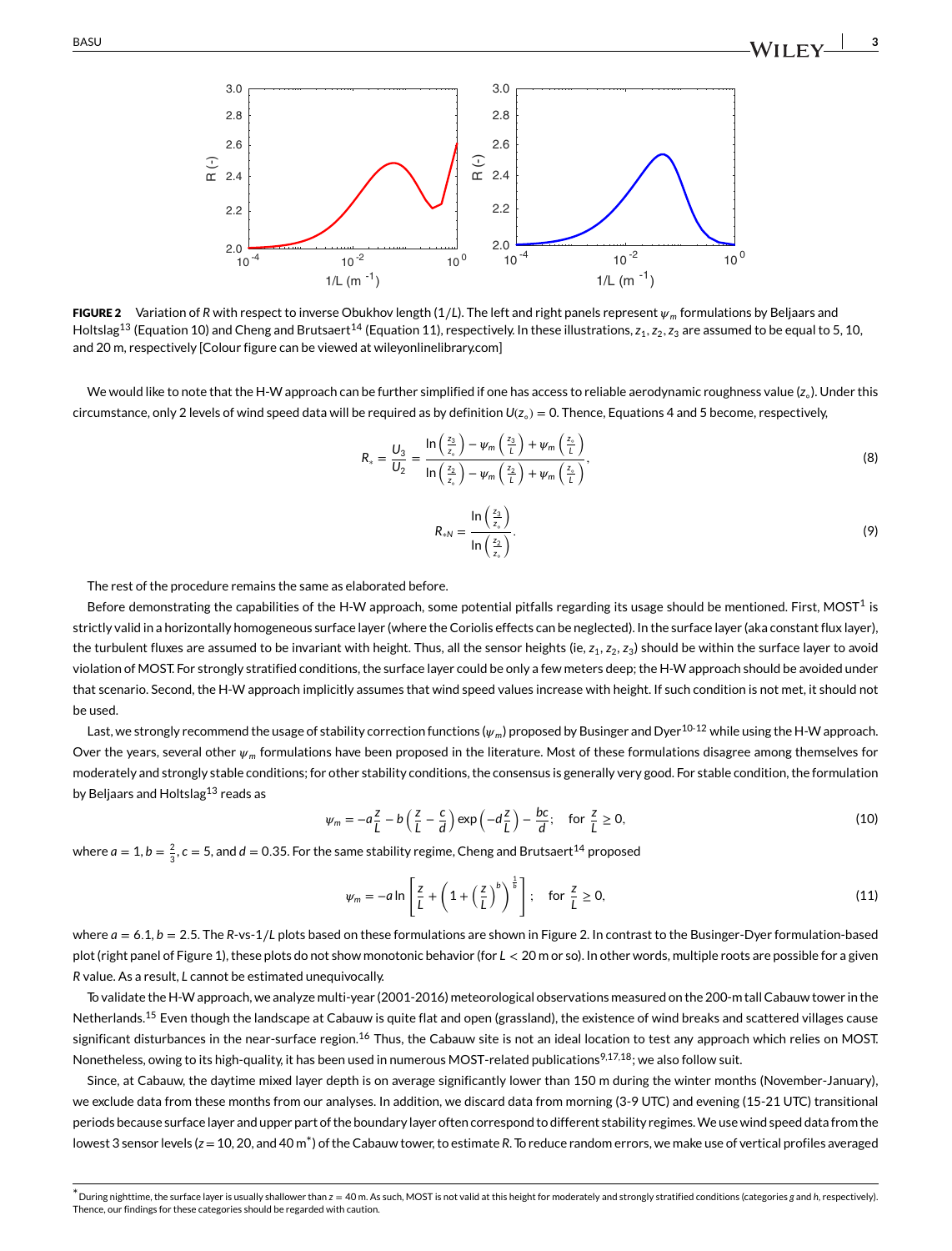over 30 minutes duration. We do not consider cases where wind does not increase monotonically with height; furthermore, we also exclude the weak wind cases (ie, *U*(*z*) *<* 1 m s<sup>−</sup>1). After imposing all these constraints, we are left with 84 890 profiles for analyses. Based on Table [1,](#page-4-0) we classify these profiles into several stability categories. These categories were originally proposed by Holtslag<sup>17</sup> based on Obukhov length. With the aid of Figure [1,](#page-2-0) we convert them to corresponding ranges of *R*.

The median profiles corresponding to each stability class for four key meteorological variables are depicted in Figure [3.](#page-4-1) These profiles follow clear trends in agreement with the boundary-layer meteorology literature. For example, both wind speed shear and directional shear values increase with increasing stability.[17](#page-5-15)[,19](#page-5-17) For stability class *a*, the temperature profile closely follows the dry adiabatic lapse rate (-9*.*8 × 10<sup>−</sup><sup>3</sup> K m <sup>−</sup>1); with increas-ing stability, the temperature gradients increase monotonically.<sup>[2](#page-5-1)</sup> The decrease in the standard-deviations of horizontal wind speed with increasing stability is also physically realistic.<sup>[3](#page-5-2)</sup> Thus, overall, the proposed H-W approach has the discriminatory power to classify meteorological profiles into appropriate stability classes. In the future, measured turbulent fluxes from different sites will be used to provide more direct validation of the H-W approach.

<span id="page-4-0"></span>TABLE 1 Stability classification

| Category   | L(m)                 | $R(-)$                   |
|------------|----------------------|--------------------------|
| a          | $-40 < L < -12$      | 1.8464 < R < 1.8578      |
| h          | $-200 < L < -40$     | 1.8578 < R < 1.8994      |
| $\epsilon$ | $-1000 \le L < -200$ | 1.8994 < R < 1.9583      |
| d          | L  > 1000            | 1.9583 < R < 2.0673      |
| e          | 200 < L < 1000       | 2.0673 < R < 2.2651      |
| f          | 100 < L < 200        | 2.2651 < R < 2.4191      |
| я          | $40 < L \le 100$     | $2.4191 \leq R < 2.6433$ |
| h          | 10 < L < 40          | 2.6433 < R < 2.8782      |



<span id="page-4-1"></span>FIGURE 3 Classification of the Cabauw tower-based meteorological observations. Only the wind speed data from the lowest 3 sensor levels are used to estimate Obukhov length. For each stability class, the median profiles of normalized wind speed (top-left panel), wind directional shear (top-right panel), relative temperature (bottom-left panel), and standard-deviation of horizontal wind speed (bottom-right panel) are shown [Colour figure can be viewed at [wileyonlinelibrary.com\]](http://wileyonlinelibrary.com)